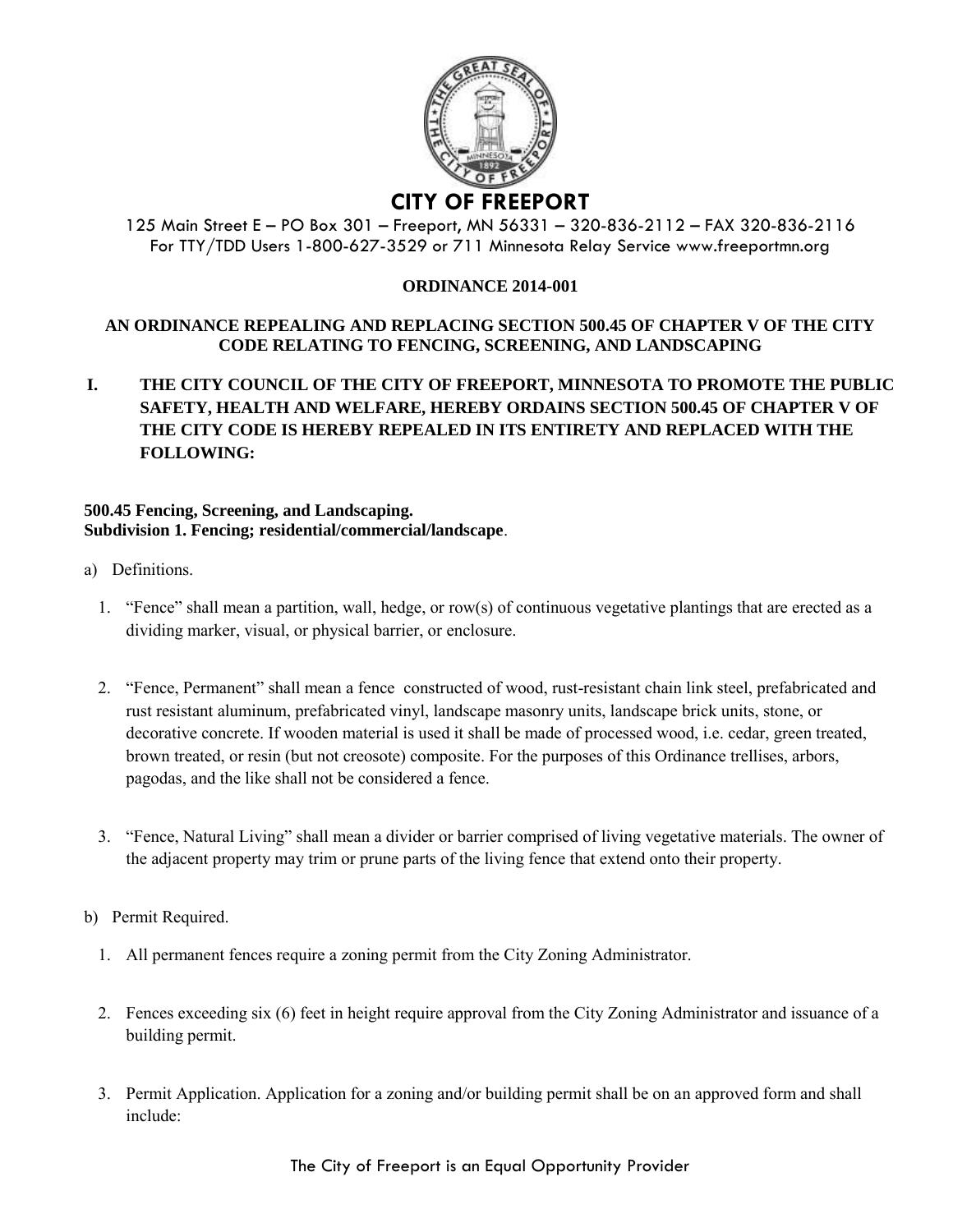- i. The name, address (property and mailing), and phone number of the Applicant.
- ii. The name, address, and phone number of the Property Owner, if different than the Applicant.
- iii. A site plan illustrating the proposed location(s) of the fence on the subject property in relation to property lines, existing buildings, and other pertinent information.
- iv. A written description of proposed fence materials.
- v. Applicant and Property Owner signatures.
- vi. A fee as may be specified by the City Council.
- c) Exemptions. The following are exempt from this Ordinance.
	- i. Snow fences erected and/or maintained between November 1 and April 10.
	- ii. Temporary fences associated with short-term events erected for a maximum of 10 days.
	- iii. Underground fences for animal control.
	- iv. Fences used for containment of farm animals within the Agricultural/Rural Residential District.
	- v. Silt fences when required by a Professional Engineer licensed in the State of Minnesota and/or the Building Official.
	- vi. Ornamental fences composed of typical fence materials and erected solely as a landscaping enhancement and not for containment or screening purposes.
	- vii. Fences or fence panels not exceeding six (6) feet in length and not reasonably contiguous.
	- viii. Fences associated with public safety emergencies or operations.
- d) Prohibited Fences. The following are prohibited fences in any and all zoning districts
	- i. Fences with metal sheathing.
	- ii. Barbed wire, chicken wire, high tensile, electric wire, woven wire, or other livestock fencing, except if the property is zoned Agricultural/Rural Residential District.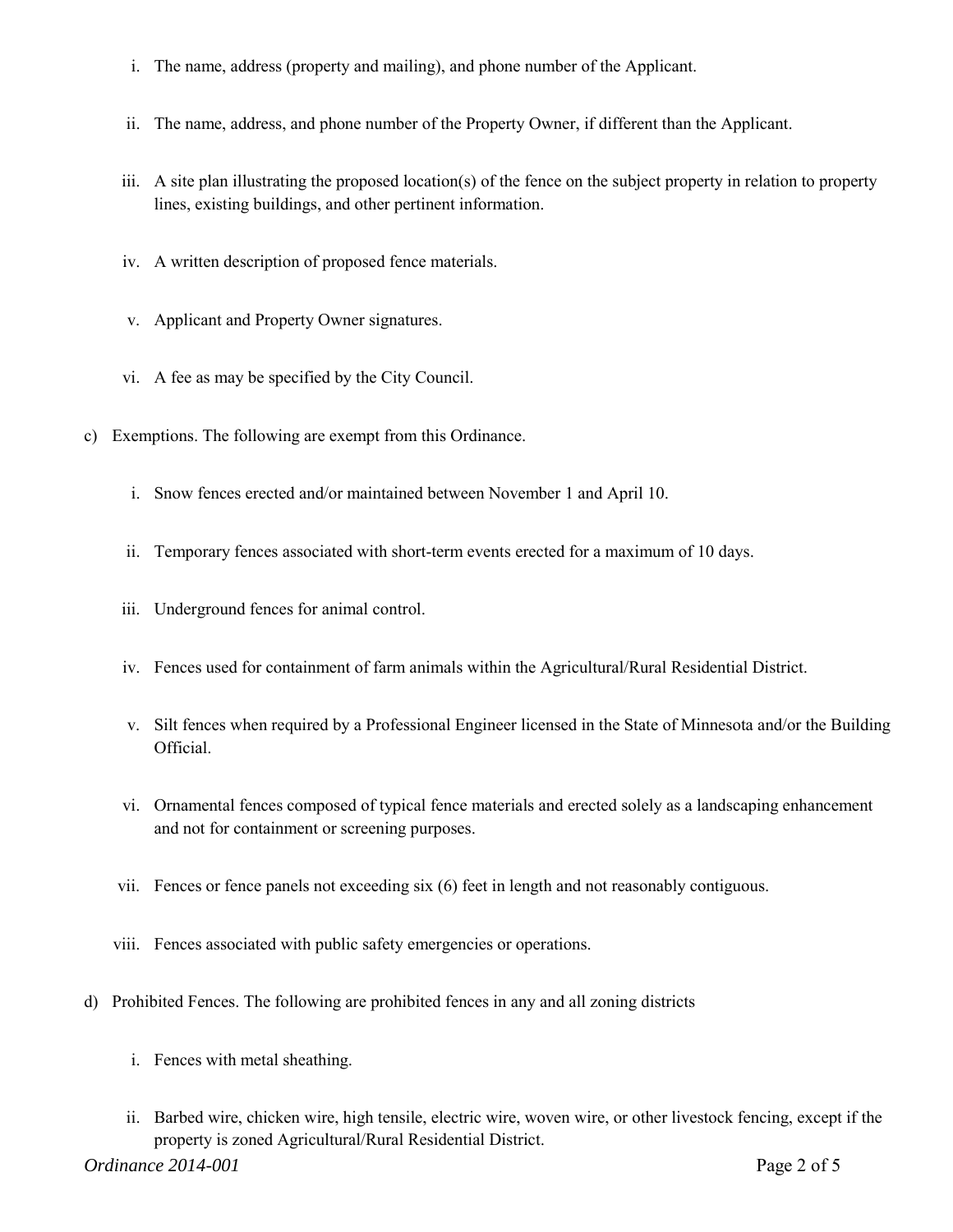- iii. A series of gates.
- iv. Fences including creosote lumber.
- v. Living fences consisting of invasive plant species or harboring pests and/or rodents.
- vi. Makeshift, flimsy materials, or material such as paper, twine, rope, tin, webbing, and the like, except when used for traffic control or police security.
- vii. Any fence which is or has become dangerous to the public safety, health, or welfare.
- viii. Fences with components not designed or intended for employment as fence material, including, but not limited to, garage doors, tires, pallets, sheet metal, ribbed steel, metal siding, corrosive metal, solid (i.e. more than ninety percent (90%) opaque) metal, galvanized ribbed steel, household items (appliances, fixtures, furniture), and the like.
- ix. Non-permanent fences except as specifically allowed herein.
- e) Fence Standards Applicable to All Fences. The following standards apply to fences in all zoning districts.
	- i. Enclosed fences must have a minimum of two access gates.
	- ii. Unless otherwise defined in this Section, fences shall be located no closer than two (2) feet from any side or rear yard lot line on the property of the person constructing or causing the construction of the fence. The two foot setback is required to allow the owner of the fence sufficient access to maintain both sides of the fence, to include the control of grass and weeds along the fence line.
	- iii. Fences in the front yard shall meet setback requirements of the applicable zoning district.
	- iv. Fences in rear abutting alleys shall be place a minimum of five (5) feet from the property line.
	- v. Height.
		- 1. Fences in residential zoning classifications shall not exceed six (6) feet in height and in the case of grade separation, the highest must be determined on the basis of measurement from the average point between the highest and lowest grade.
		- 2. Fences in commercial and/or industrial zoning classifications shall not exceed eight feet in height unless a Conditional Use Permit is issued by the City Council.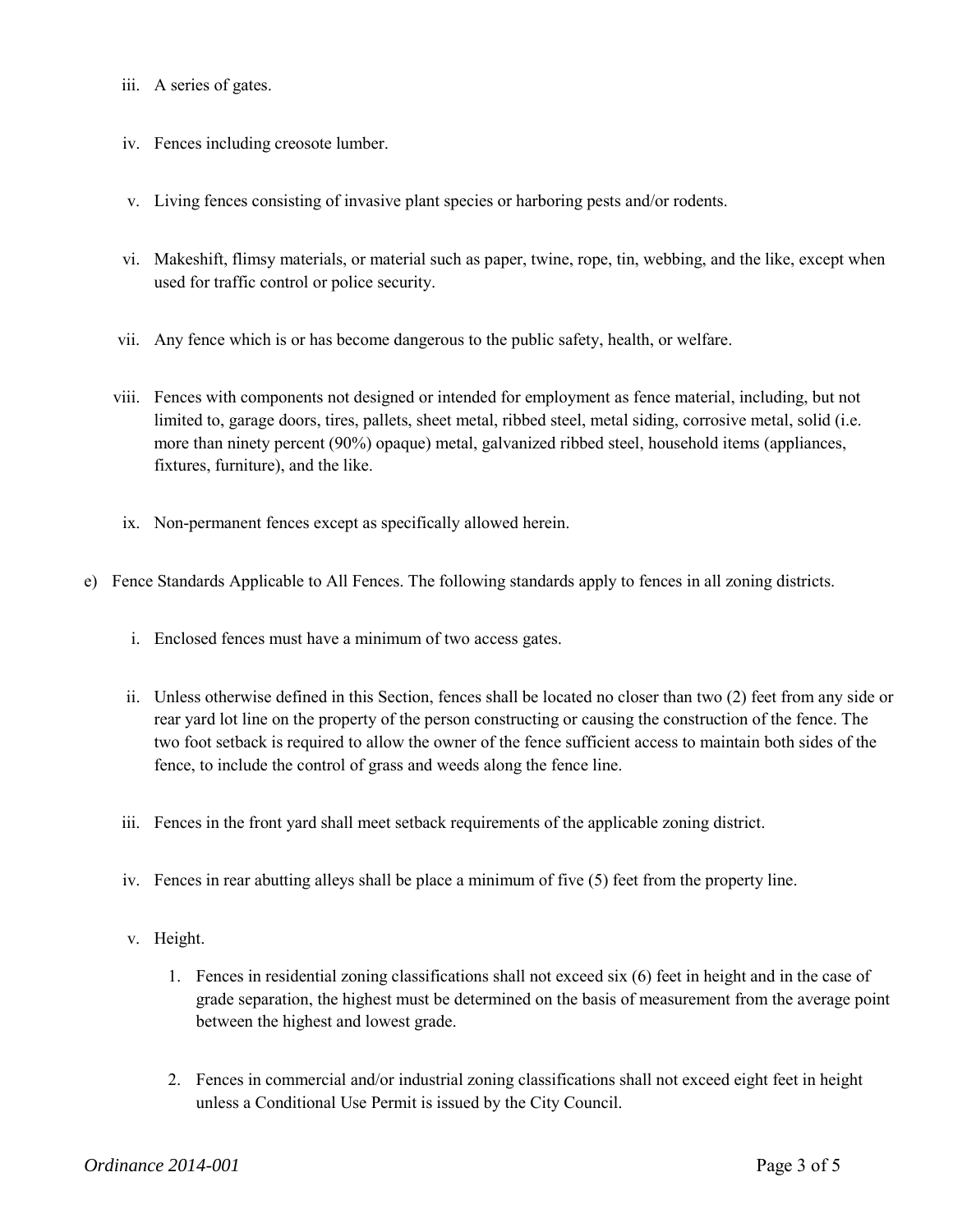- vi. Clear Sight Triangle Required. Location.
	- 1. A fence, wall, structure, coniferous tree or obstruction greater than thirty (30) inches in height may not be erected, established, or maintained on a corner lot within a designated sight triangle.
	- 2. Said sight triangle is defined as being bounded by lot lines and a line connecting points on each lot line 20 feet from the intersection of the lot lines.
	- 3. The sight triangle requirement does not apply to chain link fences with openings of one and fiveeights (1-5/8) inches to two (2) inches which do not exceed forty eight (48) inches in height.
	- 4. The sight triangle requirement does not apply to the "C-1" District.
- vii. Fences may be placed in a City utility and/or drainage easement at the sole expense of the property owner. In the event access to the easement is required, the City shall reserve the right to remove the fence without notice and solely at the owner's expense. Replacement of any fence placed in an easement shall be the sole expense of the property owner.
- viii. Living fences shall not exceed six (6) feet in height and shall be maintained by the property owner, except that the owner of adjacent property may trim or prune parts of the living fence that extend onto their property.
- ix. Fences must be built so the "best side" is facing out. It shall be the property owner's responsibility to maintain the outer side of the fence, including trimmings of the grass.
- x. Wood fences must be slated so as to allow air flow through the fence.
- xi. Fencing around pool areas, when required, must be a minimum of six feet high. This fence must have two access gates and the Property Owner is solely responsible for ensuring the gates are locked when the pool is unattended.
- f) Standards Applicable to Fences in Commercial and Industrial Districts. In addition to the standards contained in Chapter 500.45, Subd. 1, Subp(d) as may be amended the following standards apply to fences in Commercial and Industrial Districts.
	- i. Required permanent fencing. In commercial districts (C-1 and C-2) adjacent to residential districts, and not divided by streets, alleys, or roads recognized by the City Council, the commercial property owner must erect and maintain a fence not to exceed eight (8) feet in height or be less than six (6) feet in height and must screen the adjacent residential lot from eighty percent (80%) of the light emitted from cars, signs, or other lights as a direct cause of the commercial property's activities and screen the litter produced by the users of the commercial property. The fence shall be placed from the property line at a distance of two (2) feet or greater, as to achieve compliance, to allow the commercial property owner to maintain the fence and ground from the fence to the adjacent residential district property line.